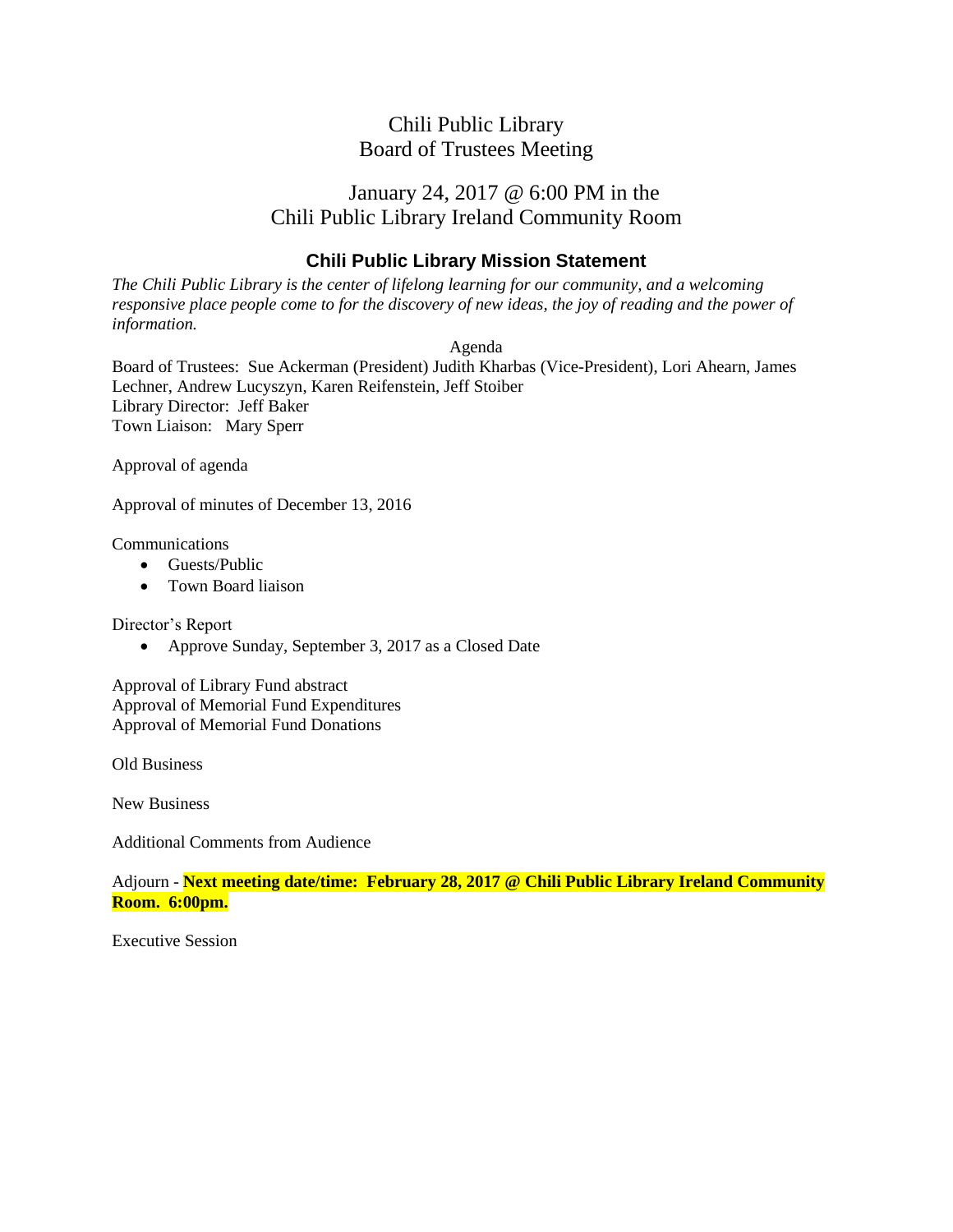# February 28, 2017 @ 6:00 PM in the Chili Public Library Ireland Community Room

### **Chili Public Library Mission Statement**

*The Chili Public Library is the center of lifelong learning for our community, and a welcoming responsive place people come to for the discovery of new ideas, the joy of reading and the power of information.*

Agenda

Board of Trustees: Sue Ackerman (President) Judith Kharbas (Vice-President), Lori Ahearn, James Lechner, Andrew Lucyszyn, Karen Reifenstein, Jeff Stoiber Library Director: Jeff Baker Town Liaison: Mary Sperr

Approval of agenda

Approval of minutes of January 24, 2017

Communications

- Guests/Public
- Town Board liaison

Teen Area Update – Youth Services Librarian Cathy Kyle and Teen Librarian Valerie Scheg

Director's Report

- Approval of Storytime Room Renovation Project
- Approval Increasing 'Start Up' Money Amount

**Committees** 

• Director Performance Evaluation

Old Business

New Business

• Library Sponsorship Banner

Approval of Library Fund abstract Approval of Memorial Fund Expenditures Approval of Memorial Fund Donations

Additional Comments from Audience

Adjourn - **Next meeting date/time: March 28, 2017 @ Chili Public Library Ireland Community Room. 6:00pm.**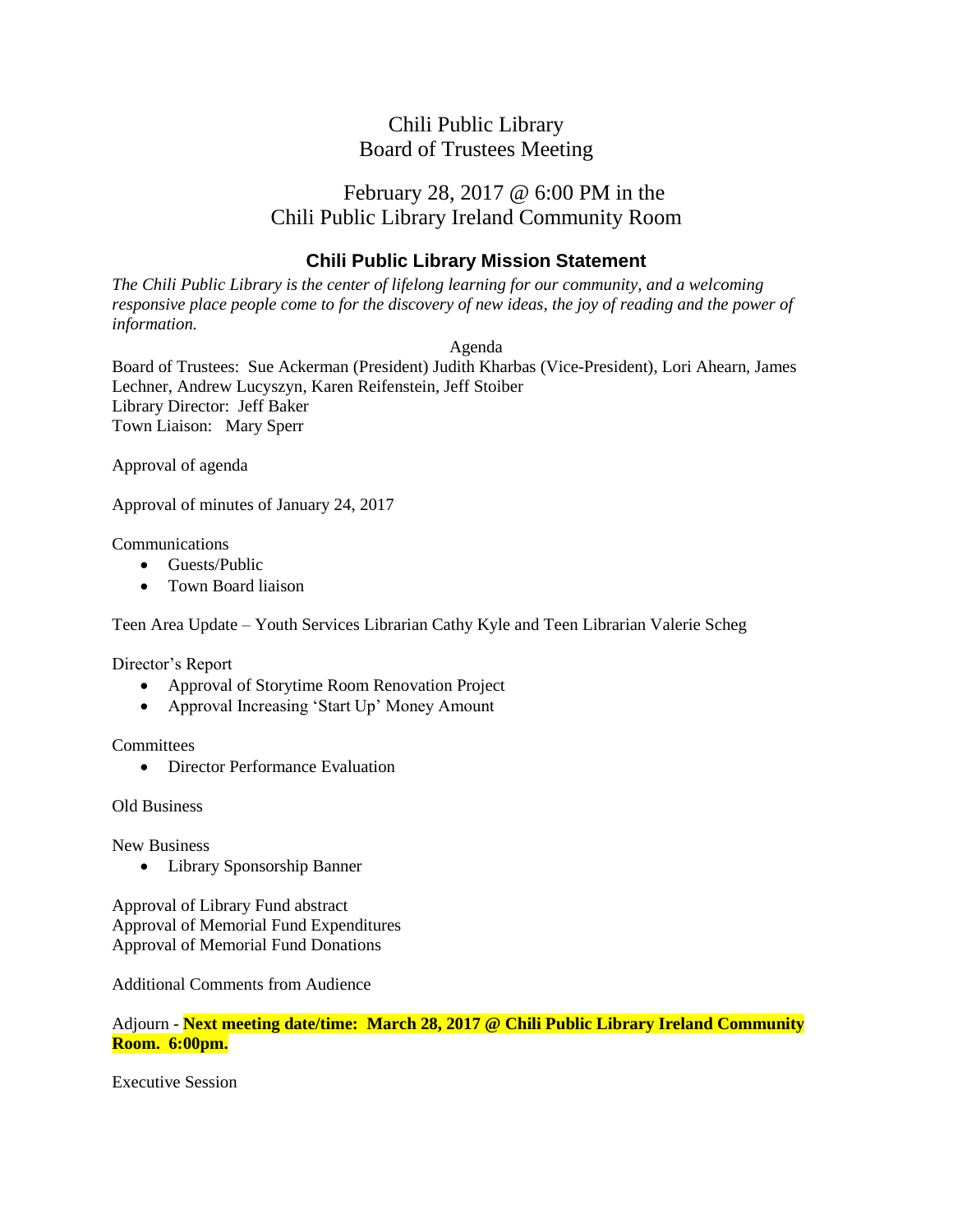# March 28, 2017 @ 6:00 PM in the Chili Public Library Ireland Community Room

### **Chili Public Library Mission Statement**

*The Chili Public Library is the center of lifelong learning for our community, and a welcoming responsive place people come to for the discovery of new ideas, the joy of reading and the power of information.*

Agenda

Board of Trustees: Sue Ackerman (President) Judith Kharbas (Vice-President), Lori Ahearn, James Lechner, Andrew Lucyszyn, Karen Reifenstein, Jeff Stoiber Library Director: Jeff Baker Town Liaison: Mary Sperr

Approval of agenda

Approval of minutes of February 28, 2017

Communications

- Guests/Public
- Town Board liaison

Director's Report

• Approval of 2016 Chili Public Library State Annual Report

**Committees** 

• CPL Long Range Planning Team – Causewave Community Partners Meeting

Old Business

• Number of Library Trustees

New Business

Approval of Library Fund abstract Approval of Memorial Fund Expenditures Approval of Memorial Fund Donations

Additional Comments from Audience

Adjourn - **Next meeting date/time: April 25, 2017 @ Chili Public Library Ireland Community Room. 6:00pm.**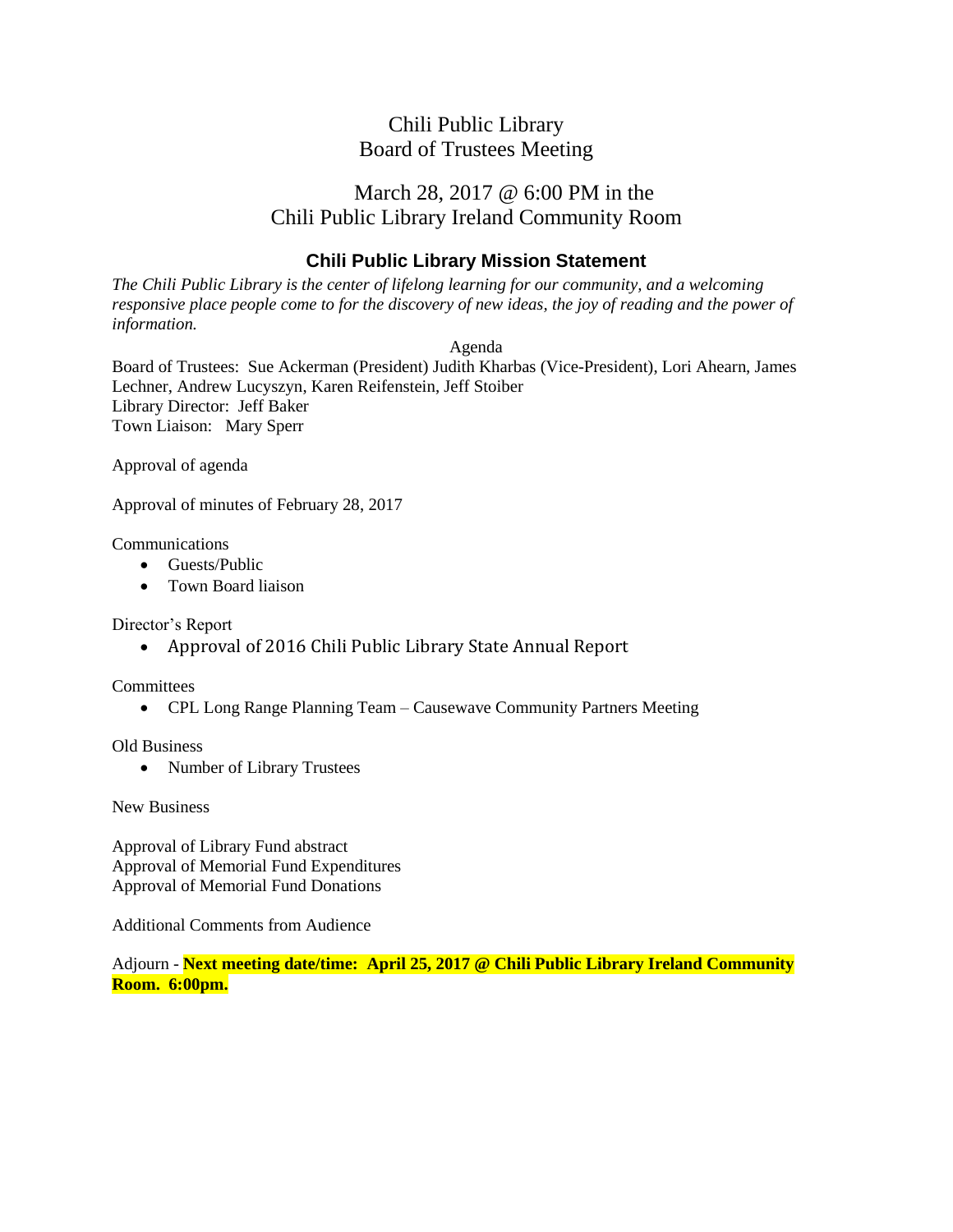# April 25, 2017 @ 6:00 PM in the Chili Public Library Ireland Community Room

### **Chili Public Library Mission Statement**

*The Chili Public Library is the center of lifelong learning for our community, and a welcoming responsive place people come to for the discovery of new ideas, the joy of reading and the power of information.* 

Agenda

Board of Trustees: Sue Ackerman (President) Judith Kharbas (Vice-President), Lori Ahearn, James Lechner, Andrew Lucyszyn, Karen Reifenstein, Jeff Stoiber Library Director: Jeff Baker Absent: Town Liaison: Mary Sperr

Approval of agenda

Approval of minutes of March 28, 2017

Communications

• Guests/Public

Director's Report

Approval of Updated CPL Community Rooms Usage Policy

**Committees** 

- CPL Long Range Planning Team Recommendation
	- o Approve Causewave Community Partners Proposal Phase 1 and Phase 2

Old Business

New Business

Approval of Library Fund abstract Approval of Memorial Fund Expenditures Approval of Memorial Fund Donations

Additional Comments from Audience

Adjourn - **Next meeting date/time: May 23, 2017 @ Chili Public Library Ireland Community Room. 6:00pm.**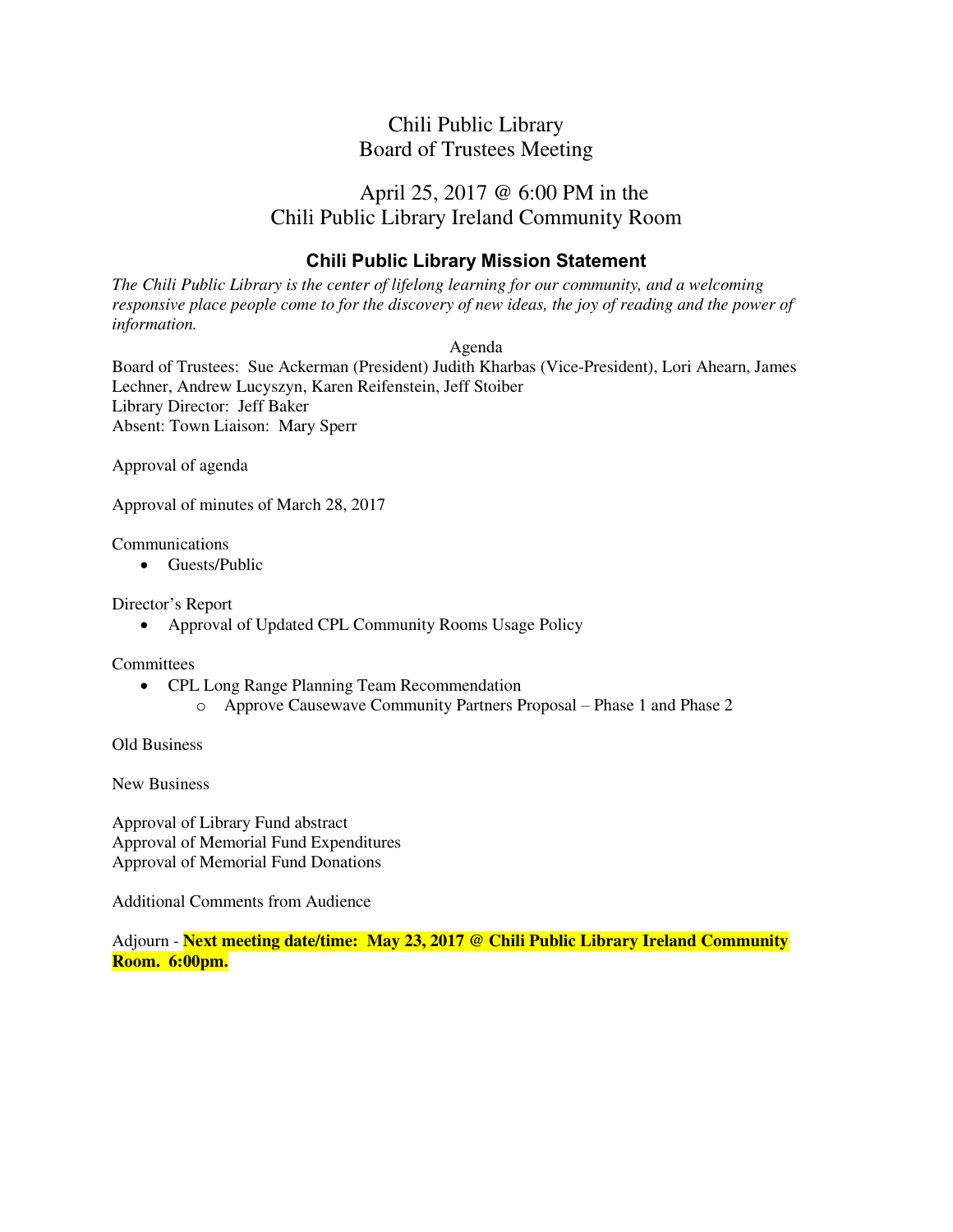# May 23, 2017 @ 6:00 PM in the Chili Public Library Ireland Community Room

### **Chili Public Library Mission Statement**

*The Chili Public Library is the center of lifelong learning for our community, and a welcoming responsive place people come to for the discovery of new ideas, the joy of reading and the power of information.* 

#### Agenda

Board of Trustees: Sue Ackerman (President) Judith Kharbas (Vice-President), Lori Ahearn, James Lechner, Andrew Lucyszyn, Karen Reifenstein, Jeff Stoiber Library Director: Jeff Baker Town Liaison: Mary Sperr

Approval of agenda

Approval of minutes of April 25, 2017

Communications

- Town Liason
- Guests/Public

Director's Report

- Approval of Circulation at the Children's Reference Desk Policy
- Approval of the Creative Library Concepts Quote for Upgrading the Furniture, Counter, Cabinets and Signage of the Storytime Room
- Approval of the Creative Library Concepts Quote for Upgrading Furniture by the Fireplace, Acquiring New DVD Shelving, Centralizing Patron Computers, and Installing the Storytime Room and Children's Office Renovation

**Committees** 

CPL Long Range Planning Committee – Implementing Causewave Proposal

Old Business

• Director's Performance Evaluation

New Business

Approval of Library Fund abstract Approval of Memorial Fund Expenditures Approval of Memorial Fund Donations

Additional Comments from Audience

Adjourn - **Next meeting date/time: June 27, 2017 @ Chili Public Library Ireland Community Room. 6:00pm.**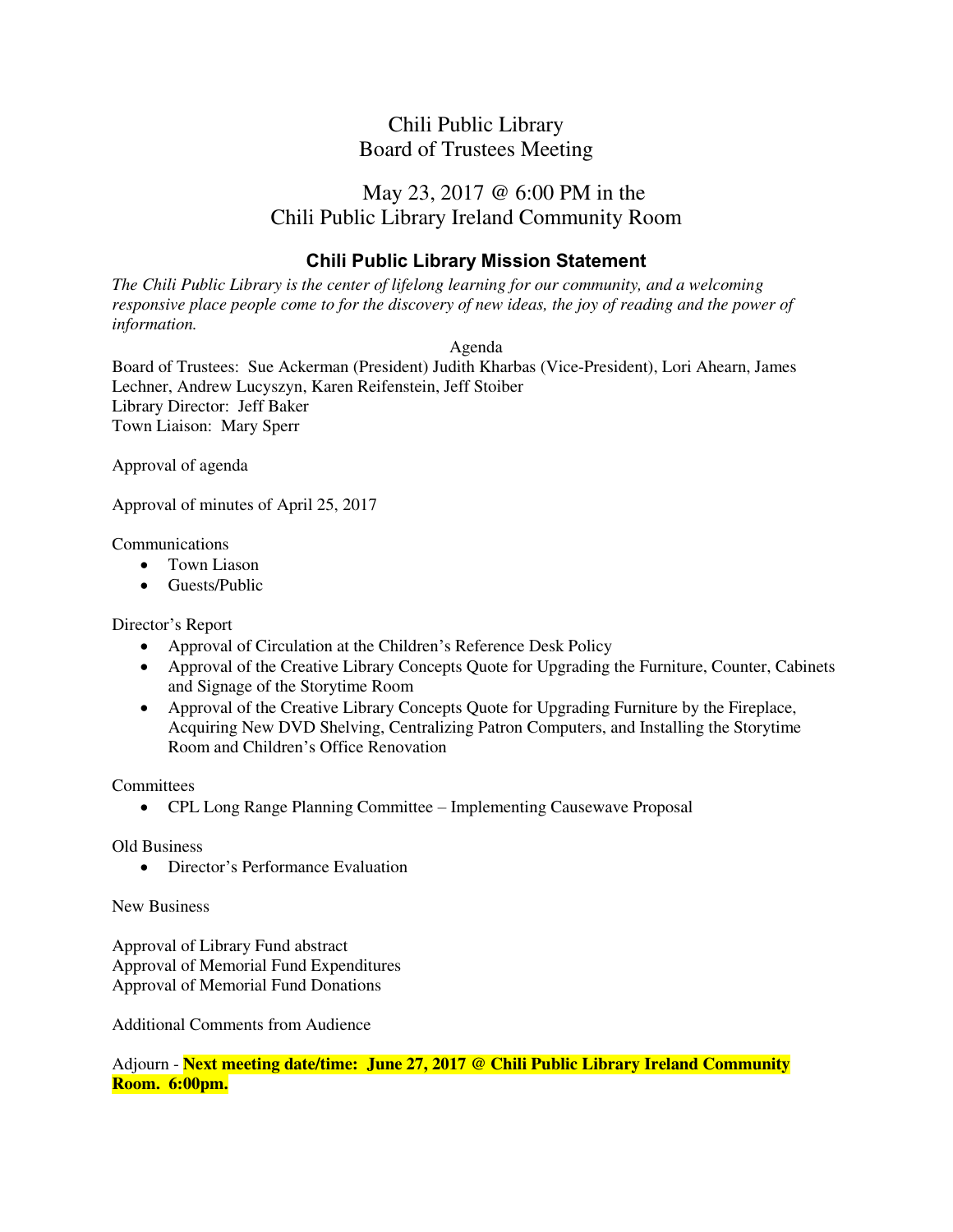# June 27, 2017 @ 6:00 PM in the Chili Public Library Ireland Community Room

### **Chili Public Library Mission Statement**

*The Chili Public Library is the center of lifelong learning for our community, and a welcoming responsive place people come to for the discovery of new ideas, the joy of reading and the power of information.*

Agenda

Board of Trustees: Sue Ackerman (President) Judith Kharbas (Vice-President), Lori Ahearn, James Lechner, Andrew Lucyszyn, Karen Reifenstein, Jeff Stoiber Library Director: Jeff Baker Town Liaison: Mary Sperr

Approval of agenda

Approval of minutes of May 23, 2017

Communications

- Town Liaison
- Guests/Public

Director's Report

• Approval Library Closing 12pm-2pm on Friday, December  $15<sup>th</sup>$  for Town Staff Holiday Party

 $\bullet$ **Committees** 

CPL Long Range Planning Committee –Causewave Meetings Update

Old Business

New Business

Approval of Library Fund abstract Approval of Memorial Fund Expenditures Approval of Memorial Fund Donations

Additional Comments from Audience

Adjourn - **Next meeting date/time: August 25, 2017 @ Chili Public Library Ireland Community Room. 6:00pm.**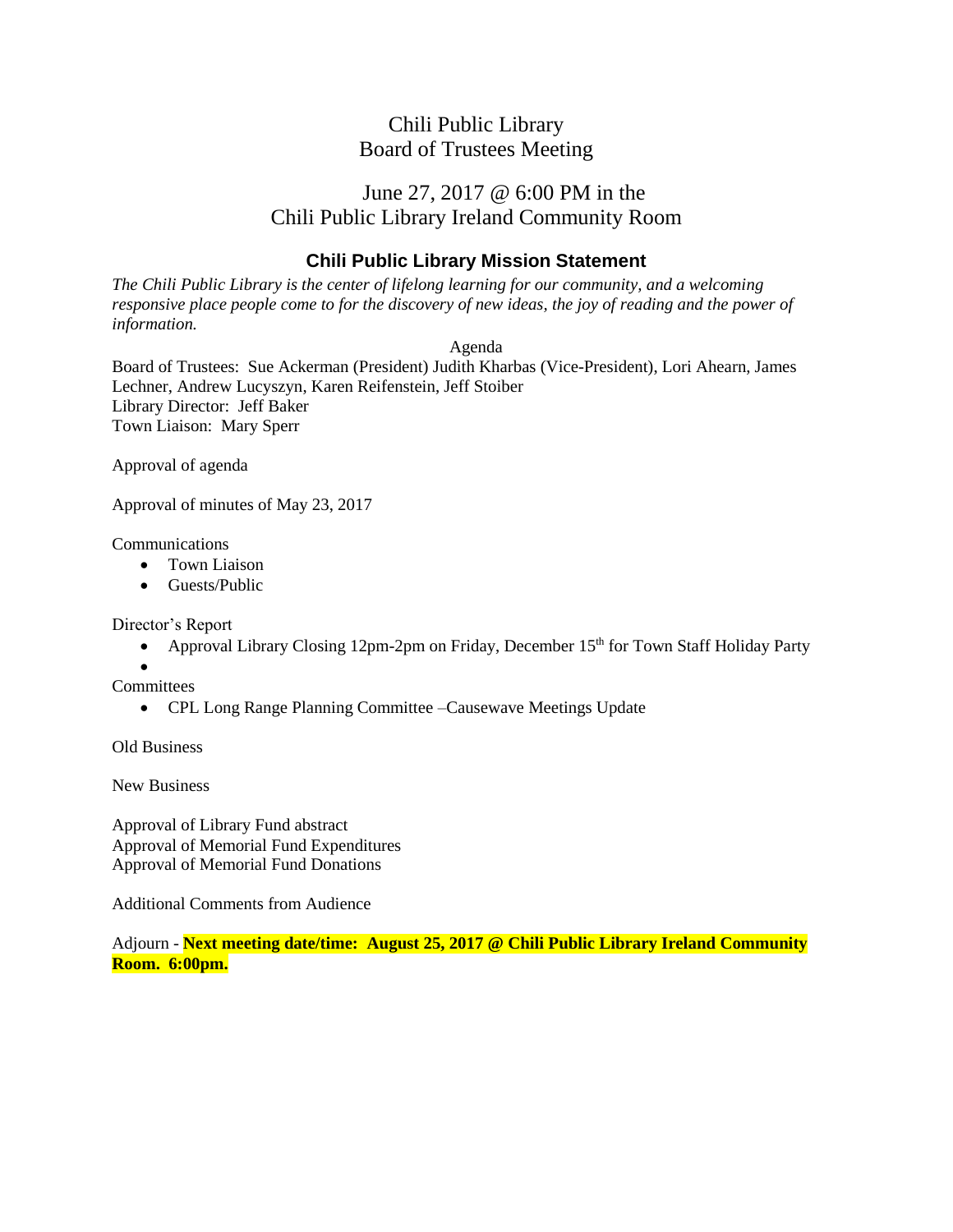# July 25, 2017 @ 6:00 PM in the Chili Public Library Ireland Community Room

### **Chili Public Library Mission Statement**

*The Chili Public Library is the center of lifelong learning for our community, and a welcoming responsive place people come to for the discovery of new ideas, the joy of reading and the power of information.* 

Agenda

Board of Trustees: Sue Ackerman (President) Judith Kharbas (Vice-President), Lori Ahearn, James Lechner, Andrew Lucyszyn, Karen Reifenstein, Jeff Stoiber Library Director: Jeff Baker Town Liaison: Mary Sperr

Approval of agenda

Approval of minutes of April 25, 2017

Communications

- Town Liaison
- Guests/Public

Director's Report

- Approval of the 2018-2020 Monroe County Library System Document of Understanding
- Approval of the 2018 Chili Public Library Proposed Budget
- Approval of the 2017 NYLA Conference Request

**Committees** 

Old Business

New Business

Approval of Library Fund abstract Approval of Memorial Fund Expenditures Approval of Memorial Fund Donations

Additional Comments from Audience

Adjourn - **Next meeting date/time: August 22, 2017 @ Chili Public Library Ireland Community Room. 6:00pm.**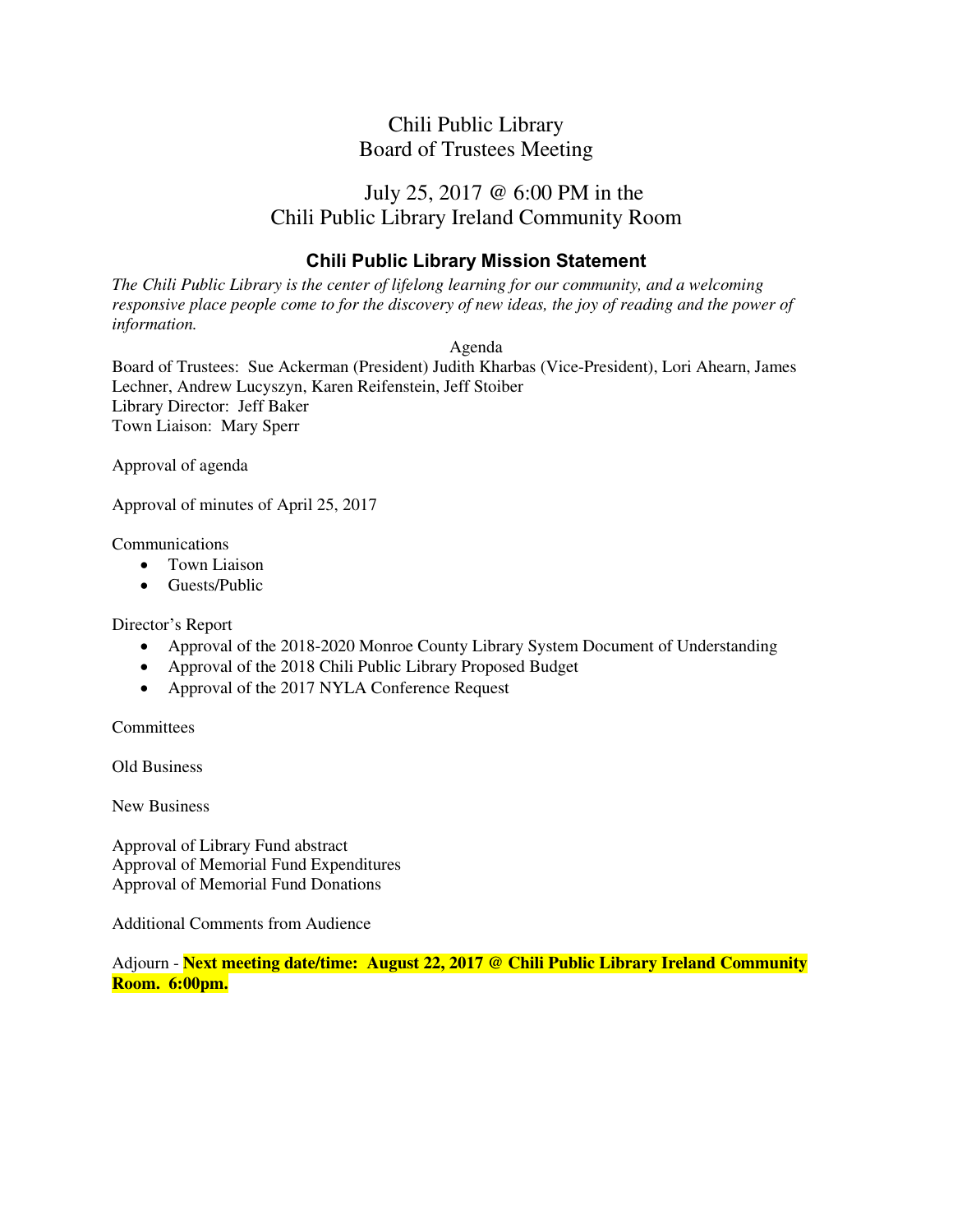# August 22, 2017 @ 6:00 PM in the Chili Public Library Ireland Community Room

### **Chili Public Library Mission Statement**

*The Chili Public Library is the center of lifelong learning for our community, and a welcoming responsive place people come to for the discovery of new ideas, the joy of reading and the power of information.* 

Agenda

Board of Trustees: Sue Ackerman (President) Judith Kharbas (Vice-President), Lori Ahearn, James Lechner, Andrew Lucyszyn, Karen Reifenstein, Jeff Stoiber Library Director: Jeff Baker Town Liaison: Mary Sperr

Approval of agenda

Approval of minutes of July 25, 2017

Communications

- Town Liaison
- Guests/Public

Director's Report

**Committees** 

• CPL Foundation Meeting Update

Old Business

New Business

Approval of Library Fund abstract Approval of Memorial Fund Expenditures Approval of Memorial Fund Donations

Additional Comments from Audience

Adjourn - **Next meeting date/time: September 26, 2017 @ Chili Public Library Ireland Community Room. 6:00pm.**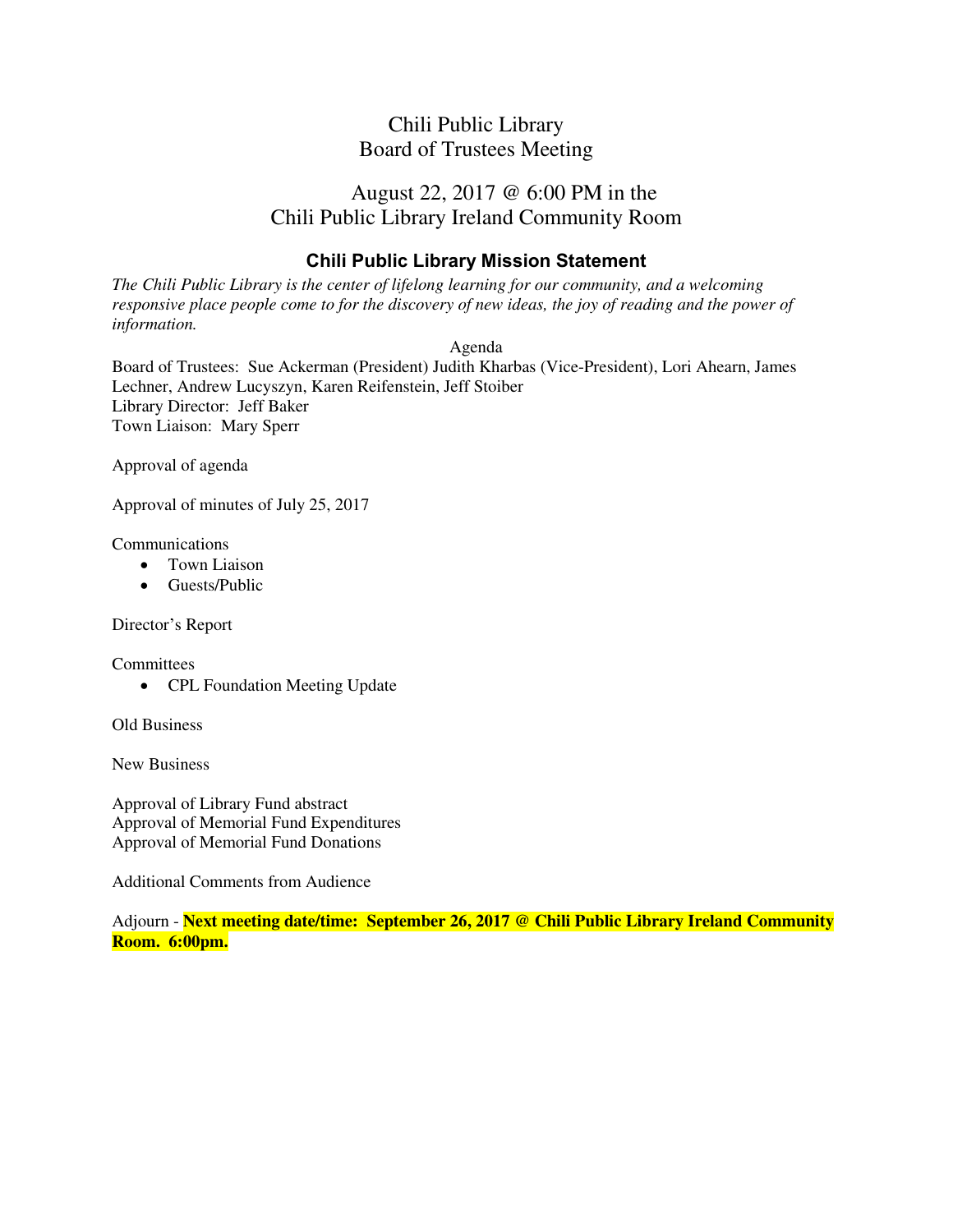# September 26, 2017 @ 6:00 PM in the Chili Public Library Ireland Community Room

### **Chili Public Library Mission Statement**

*The Chili Public Library is the center of lifelong learning for our community, and a welcoming responsive place people come to for the discovery of new ideas, the joy of reading and the power of information.* 

#### Agenda

Board of Trustees: Sue Ackerman (President) Judith Kharbas (Vice-President), Lori Ahearn, James Lechner, Andrew Lucyszyn, Karen Reifenstein, Jeff Stoiber Library Director: Jeff Baker Town Liaison: Mary Sperr

Approval of agenda

Approval of minutes of August 22, 2017

Communications

- Town Liaison
- Guests/Public

Director's Report

- Approval of Chili Public Library Proposed 2018 Closed Dates
- Approval of Proposed CPL Board of Trustees 2018 Meeting dates:
- Approval of Funds for Staff Training Day on Friday, March 2, 2018
- Approval of LLSA Payments Agreement
- Approval to Withdraw from the Sick Leave Donation Bank

**Committees** 

• CPL Foundation Meeting Update

Old Business

New Business

Approval of Library Fund abstract Approval of Memorial Fund Expenditures Approval of Memorial Fund Donations

Additional Comments from Audience

Adjourn - **Next meeting date/time: October 24, 2017 @ Chili Public Library Ireland Community Room. 6:00pm.**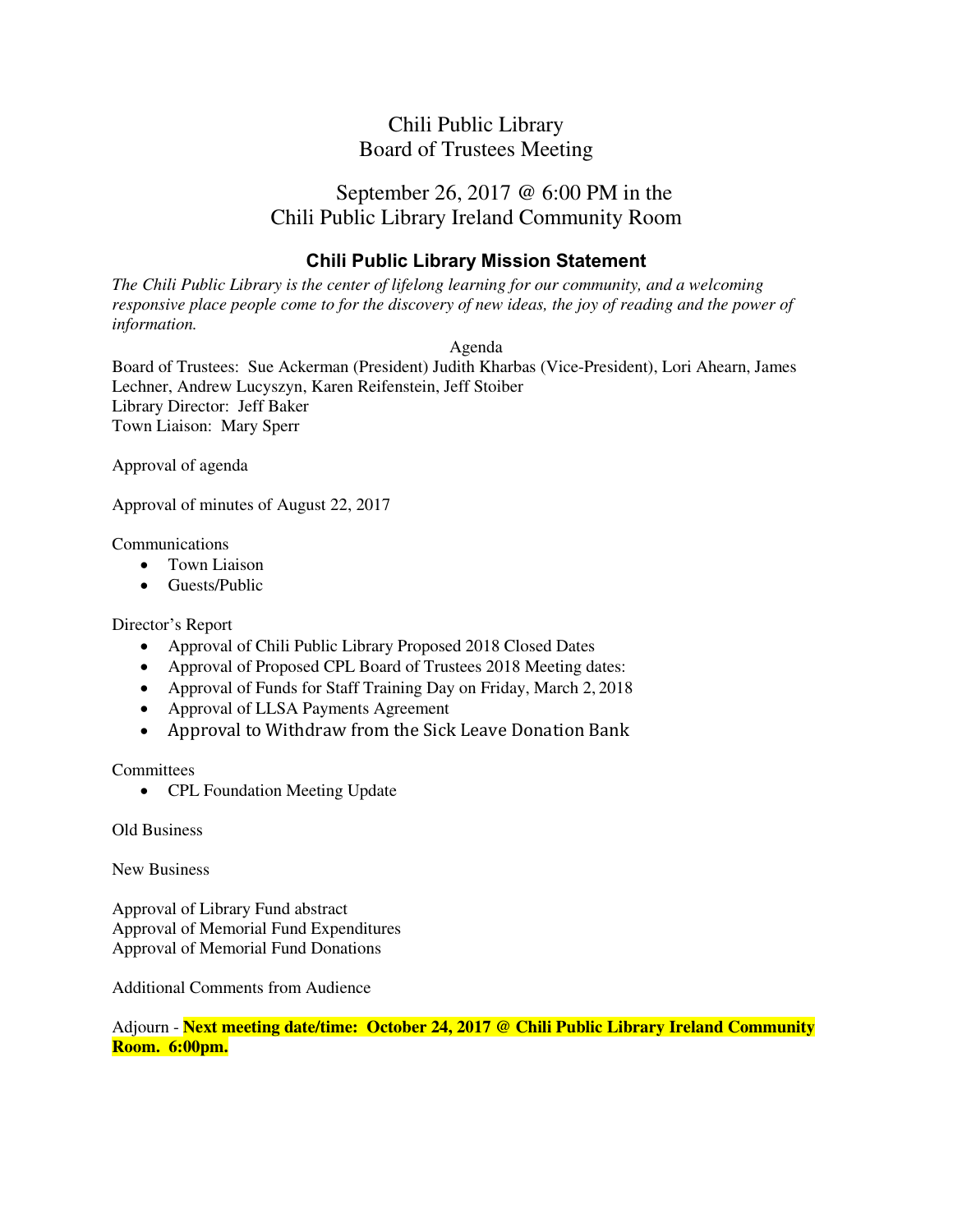#### October 24, 2017 @ 6:00 PM in the Chili Public Library Ireland Community Room

### **Chili Public Library Mission Statement**

*The Chili Public Library is the center of lifelong learning for our community, and a welcoming responsive place people come to for the discovery of new ideas, the joy of reading and the power of information.* 

Agenda

Board of Trustees: Sue Ackerman (President) Judith Kharbas (Vice-President), Lori Ahearn, James Lechner, Andrew Lucyszyn, Karen Reifenstein, Jeff Stoiber Library Director: Jeff Baker Town Liaison: Mary Sperr

Approval of agenda

Approval of minutes of September 26, 2017

Communications

- Town Liaison
- **Guests/Public**

Director's Report

- Approval Updating Sick Leave Donation Program Policy
- Approval Renew Two Year MobilePrint Service Subscription (Jan 2018 Dec 2019)
- Approval of the 2017-2018 Bullet Aid
- Approval of Payment to Cover the Cost of New Furniture, DVD Shelving Unit, CPLU Slings, and Its Installation
- Approval CPL Memorial Fund Expenditure for the 2017 CPL Holiday Party
- Approval for the Library to be Closed 12pm-2pm on Friday, December 15, 2017
- Approval Raising Counter Height Adjustment in the Make-a-Story Room

**Committees** 

Old Business

New Business

Library Trustee Training Workshop **-** Activate Sustainable Thinking for the Future of Libraries

Approval of Library Fund abstract Approval of Memorial Fund Expenditures Approval of Memorial Fund Donations

Additional Comments from Audience

Adjourn

**Next meeting date/time: November 28, 2017 @ Chili Public Library Ireland Community Room. 6:00pm.**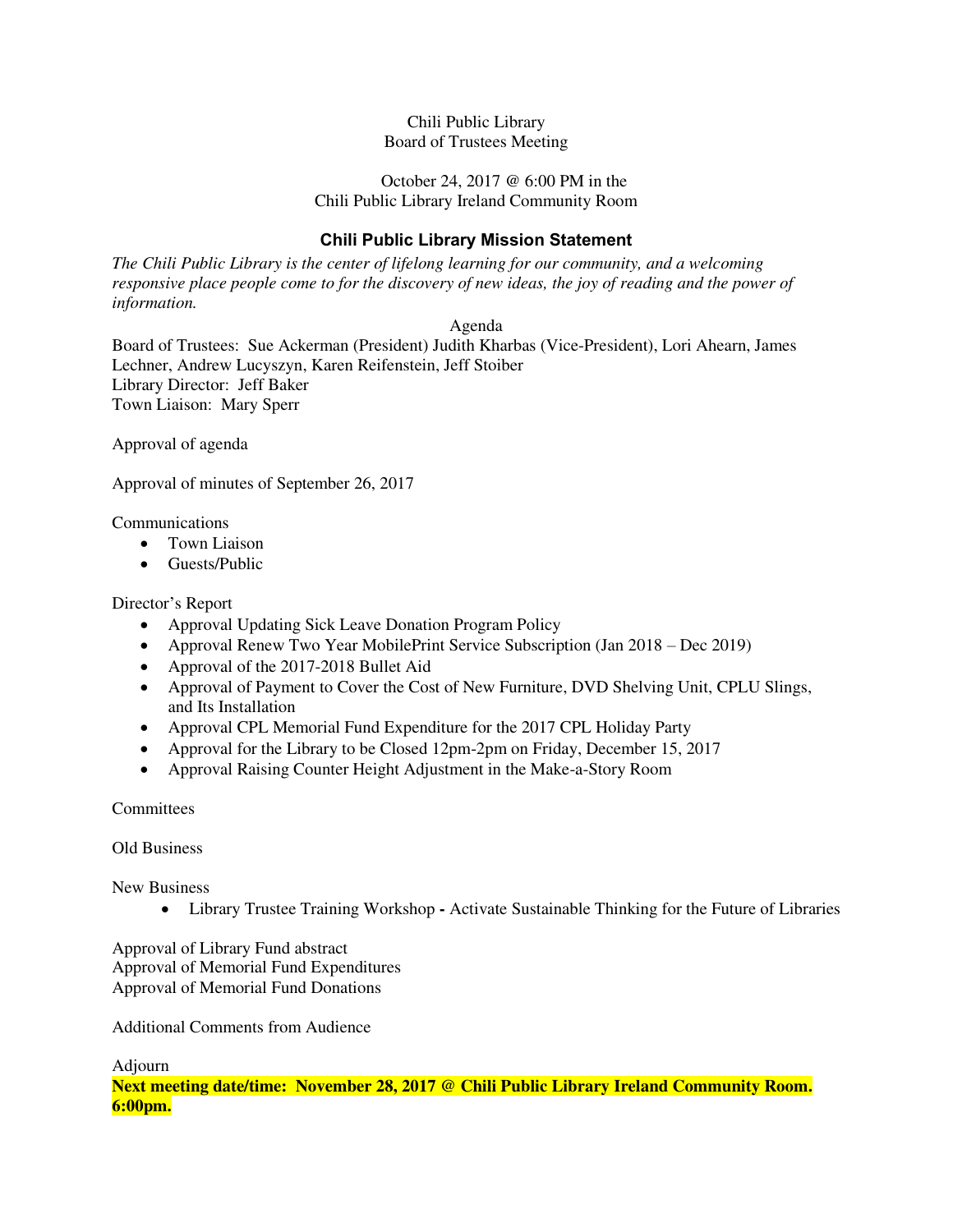#### November 28, 2017 @ 6:00 PM in the Chili Public Library Ireland Community Room

### **Chili Public Library Mission Statement**

*The Chili Public Library is the center of lifelong learning for our community, and a welcoming responsive place people come to for the discovery of new ideas, the joy of reading and the power of information.*

Agenda

Board of Trustees: Sue Ackerman (President) Judith Kharbas (Vice-President), Lori Ahearn, James Lechner, Andrew Lucyszyn, Karen Reifenstein, Jeff Stoiber Library Director: Jeff Baker Town Liaison: Mary Sperr

Approval of agenda

Approval of minutes of October 24, 2017

Communications

- Town Liaison
- **•** Guests/Public

Director's Report

- Approval of Make-a-Story Room Policies
- Approval of 3D Printer Policy
- Approval of Eagle Scout Project Proposal
- Approve New Children's Library Stools

**Committees** 

• CPL Foundation Committee

Old Business

New Business

Approval of Library Fund abstract Approval of Memorial Fund Expenditures Approval of Memorial Fund Donations

Additional Comments from Audience

Adjourn

**Next meeting date/time: December 19, 2017 @ Chili Public Library Ireland Community Room. 6:00pm.**